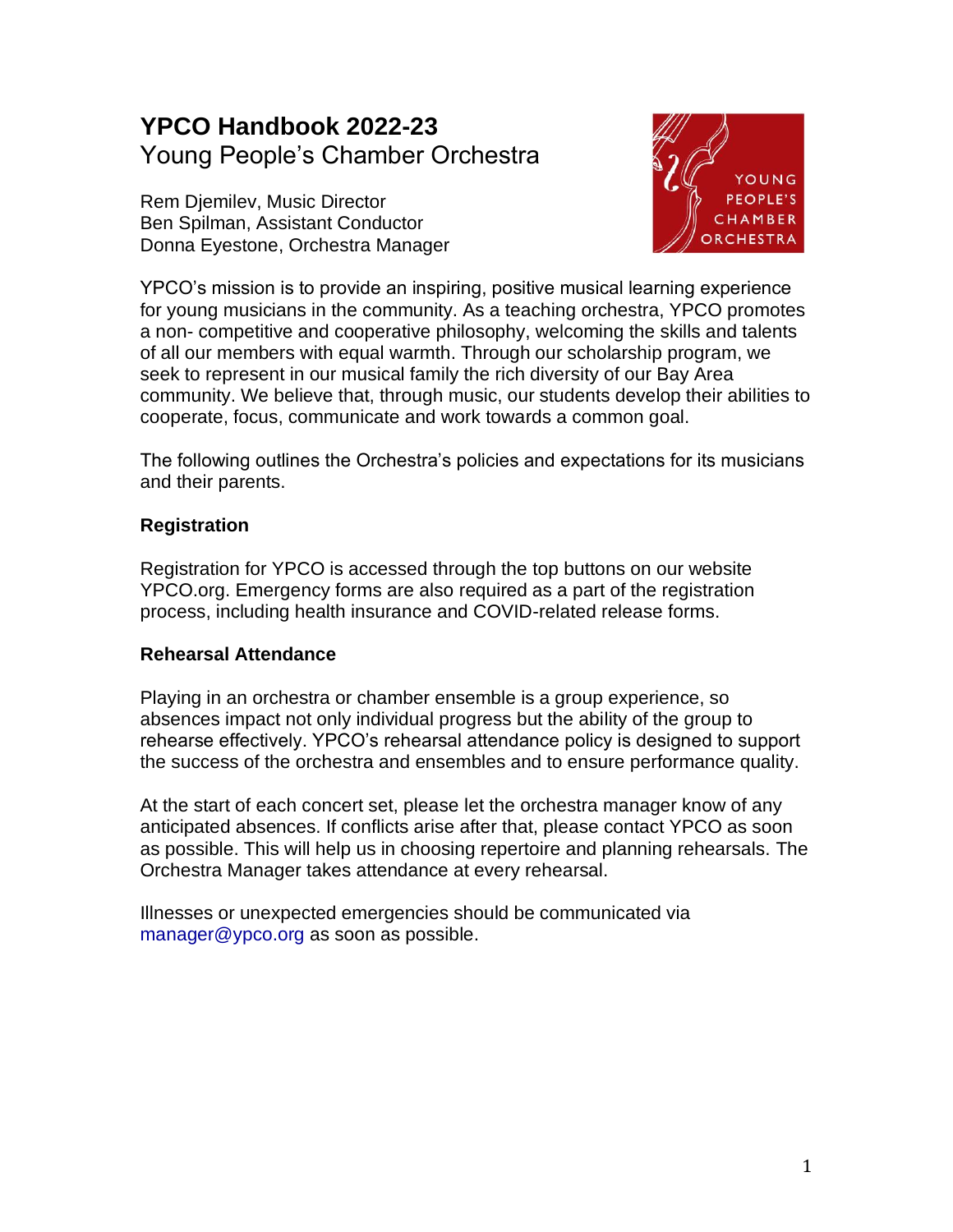## **Timeliness**

In order to make effective use of time, musicians are expected to arrive and be picked up on time. This is in consideration of the efforts and personal obligations of the orchestra staff, other musicians and parent volunteers.

Musicians are expected to be seated and ready to play at the designated start times, so please plan to arrive 10-15 minutes early to set up and tune your instruments. We will have special COVID-related procedures that will help keep everyone safe.

Students must be picked up promptly at the end of each rehearsal so as not to inconvenience orchestra staff and parent volunteers. During COVID, parents are not allowed to be in the rehearsals.

Parents are responsible for communicating pick up instructions to their children, i.e. where to wait, whether they may leave on their own, etc. As a courtesy, the parent or staff member on duty will wait a reasonable amount of time with musicians (but no longer than fifteen minutes) for late pick-ups. YPCO cannot be responsible for students after that time.

## **Preparation for Rehearsals**

The students will perform better and enjoy their orchestral experience more if they are prepared for rehearsal. An appropriate practice routine shows respect for fellow musicians, the conductor and coaches.

Musicians should practice YPCO pieces at home and in lessons during the week, especially when new music is passed out. They should arrive at each rehearsal well-rested and on-time, with their instrument, music and a pencil.

# **Behavior**

An important part of YPCO's mission is to teach teamwork, musical discipline and proper professional behavior. The expectations set out below are intended to help students succeed with their musical "team", and to ensure that the performances will be of high quality and enjoyable by all.

Musicians are expected to behave respectfully toward, and cooperate with instructions from the Music Director, Assistant Conductor, Orchestra Manager, coaches and parent volunteers at all times.

Musicians are not to leave the church grounds during rehearsals or concerts. For safety reasons, they are not to play or gather in the parking lot or near the driveways before or after rehearsals or concerts or during breaks. Please do not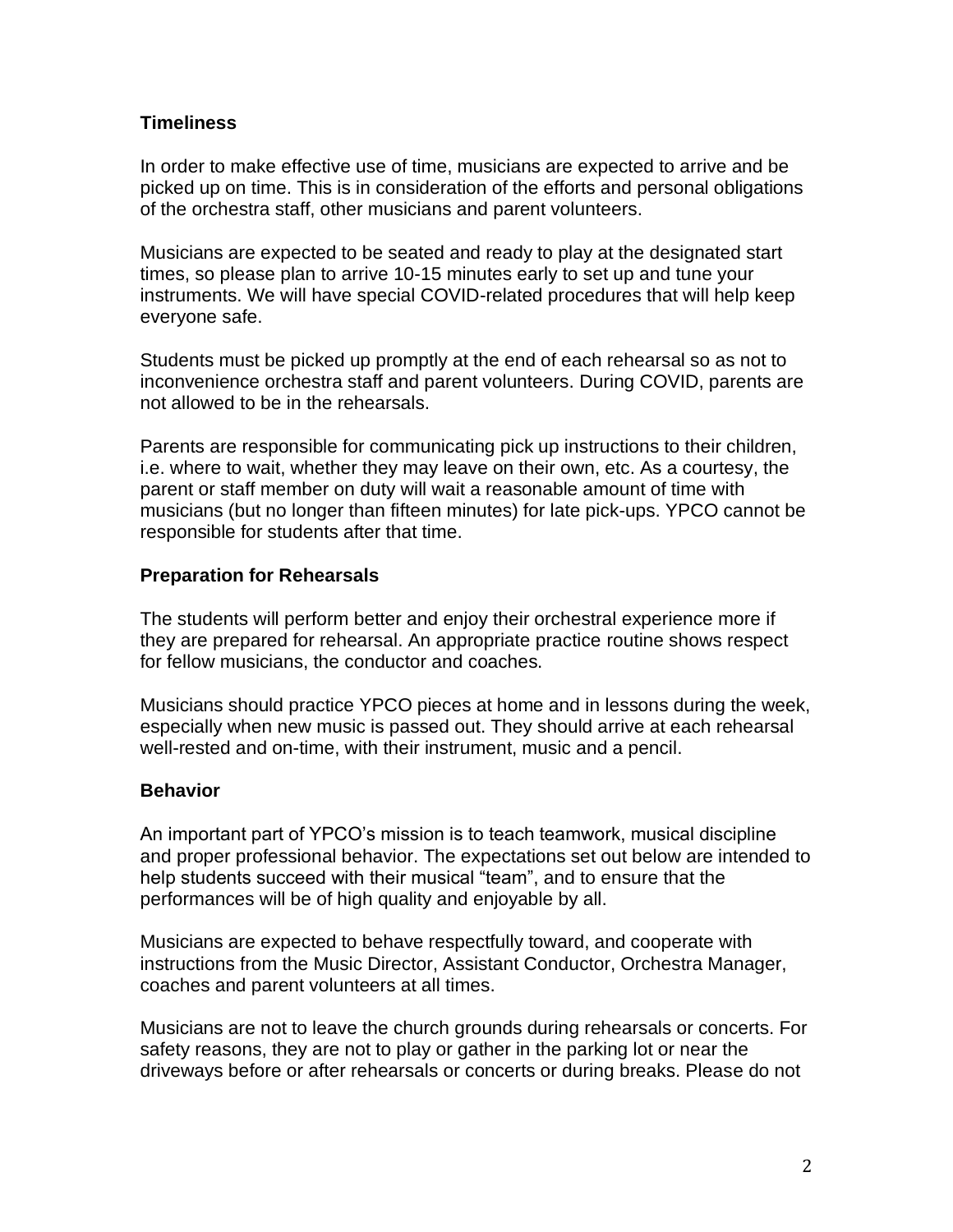bring skates, skateboards, roller blades, electronic games, etc. to rehearsals and concerts. Bicycles are allowed, if used as transportation to and from rehearsals.

Additionally, students are not to wander through the church. Other groups use the facility at the same time, and we do not want to disturb them.

Musicians are expected to wear concert dress to each performance, and behave appropriately before, during and after concerts.

Parents are responsible for communicating to, and enforcing these behavior expectations and safety regulations with their children.

# **Solo Policy**

We love to offer opportunities for orchestra members to perform as soloists with the orchestra. The following are the guidelines used in choosing soloists:

- 1. As the beginning of each concert set approaches, players and their teachers are both welcome to suggest potential solo or chamber music projects. Even great projects may be turned down if they are suggested too late.
- 2. The players involved need to be quite comfortable with their orchestral parts for the concert set, and able to take on the additional challenge of preparing their solo.
- 3. If it is a solo piece, the player should be ready to play it for the conductor and assistant conductor.
- 4. The orchestra must be able to accompany the suggested piece.
- 5. All soloists and repertoire will be approved at the discretion of the music director.

# **Concert Dress**

YPCO Chamber Orchestra wears white collared dress shirts with black pants or skirts and black shoes (NO SNEAKERS). A black dress is also acceptable. Skirts should be knee length and comfortably worn while seated.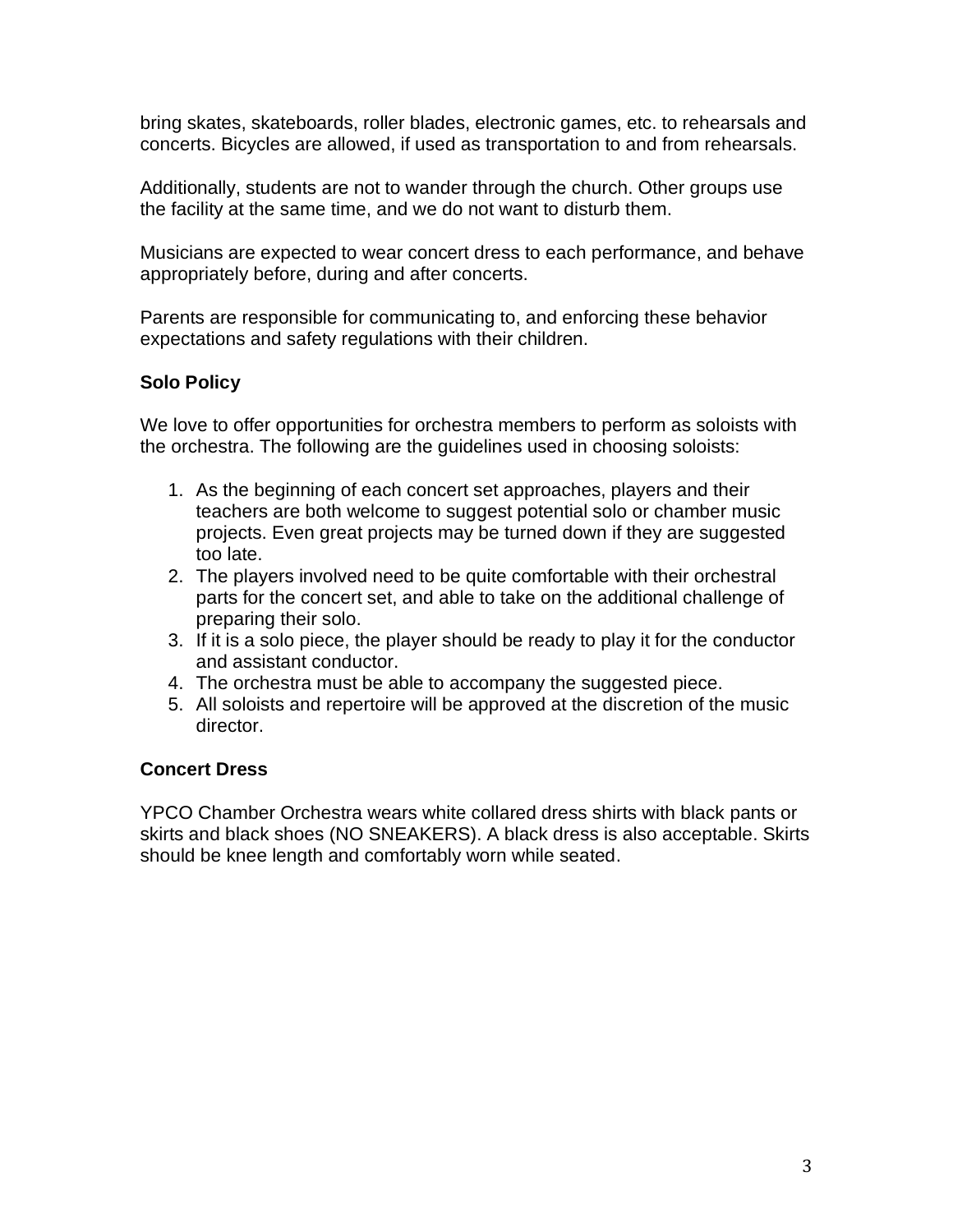## **Tuition and Tuition Assistance**

All students must be registered through the YPCO online registration system. Tuition may be paid in full. Registration is a commitment to pay the full tuition amount. Families are responsible for the entire tuition even if the musician decides not to finish the season.

There is a limited scholarship fund for assistance to families with an annual income below \$50,000. To be eligible, families must submit a letter of request and recent tax forms, W2's and/or 1099's. If your family qualifies for assistance, the orchestra manager will give you a coupon code to use when you are registering online. You may choose to pay the remainder in a single payment or automatic payments with a deposit. If you are divorced, separated, or have never been married, the other legal parent/guardian of your child must also provide the above documents. Our policy is to encourage all legal parents'/guardians' involvement in funding their child's education. If the other legal parent/guardian is unavailable or unwilling to participate in providing all necessary information, we will not be able to reduce their half of the tuition amount.

In no case will tuition be refunded. We realize that there are many serious circumstances, such as family illness or transfers out of state that may prevent a child from completing the year. However, as a small non-profit organization, we are unable to continue to operate without a stable financial base.

### **Parent Participation**

Due to COVID-related precautions we are not allowed to have parents in the rehearsal space. We miss you – and will try to find others ways that we can connect as a community during this time. There will be no snack break during rehearsals, and our concerts will be in-person when local restrictions allow, or be recorded and published online when we are not allowed to have guests.

### **Enforcement of Policies**

The Orchestra Manager and/or Board President are responsible for working with parents and students to resolve any issue that may arise. If a resolution cannot be reached by first talking with the musician, the Board President or Orchestra Manager will contact the parents for assistance. In the event that the problem is not resolved, the administration will determine the next step and work with the parents and students to reach an agreement or solution. Possible remedies for poor behavior include asking parents to attend rehearsals with their child, suspending the musician for one concert, or asking the musician to withdraw from the orchestra.